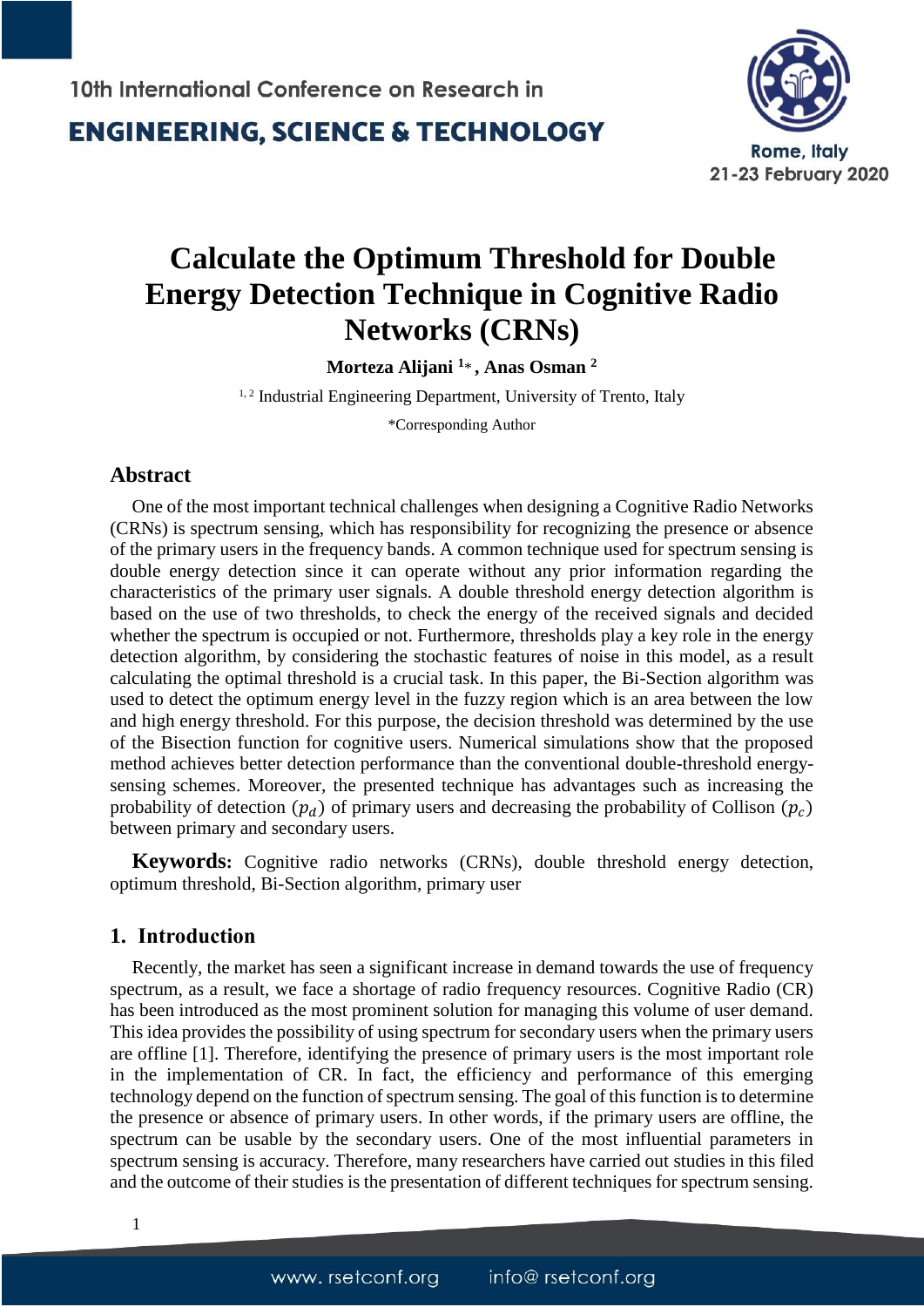# 10th International Conference on Research in



## **ENGINEERING, SCIENCE & TECHNOLOGY**

In the following, Tab. 1 and Fig. 1, the summarization of the merits and drawbacks of these methods sensing are presented [2,3,4,19,20].



#### *Figure 1: Different methods for spectrum sensing*

 According to Tab. 1, To check whether the primary user is present or not, in a matched filtering technique, information about the primary user signals is required, as well as, receivers for all types of signals. Furthermore, the power consumption and implementation complexity are too high. Whereas Cyclostationary detection algorithm provides reliable spectrum sensing, it has proven to be computationally complex and require long sensing time. However, Energy detection techniques are widely used for spectrum sensing, because it is simple to implement, does not require any prior information about the primary signal and has a low-cost implementation. In Ref [4], the authors provided a complete overview of the advantages and disadvantages of these methods, which can be referred to for further review [4]. Energy detection has been consistently used in comparison to other sensing methods. Many studies have been conducted to improve the performance of the energy detectors. Cooperative sensing with multiple CRs [1] and multi-band joint detection which evaluate each frequency band separately [2] are proposed to improve the energy detection performance. In order to detect the primary user, the optimum threshold should be selected. In this regard, double threshold energy detection and assigning the optimum threshold has been studied. Various double threshold methods [5-9] are proposed to improve the selection process. In addition to, an adaptive threshold setting algorithm is introduced for single-channel duty cycle estimation [9]. In [10], a sensing method using a double threshold for energy detection was proposed to reduce the communication traffic. In contrast, this method is applied in order to improve the macro detection capability of cognitive radio networks: assuming that the energy detector has two threshold values; each secondary user performs energy detection to sense the spectrum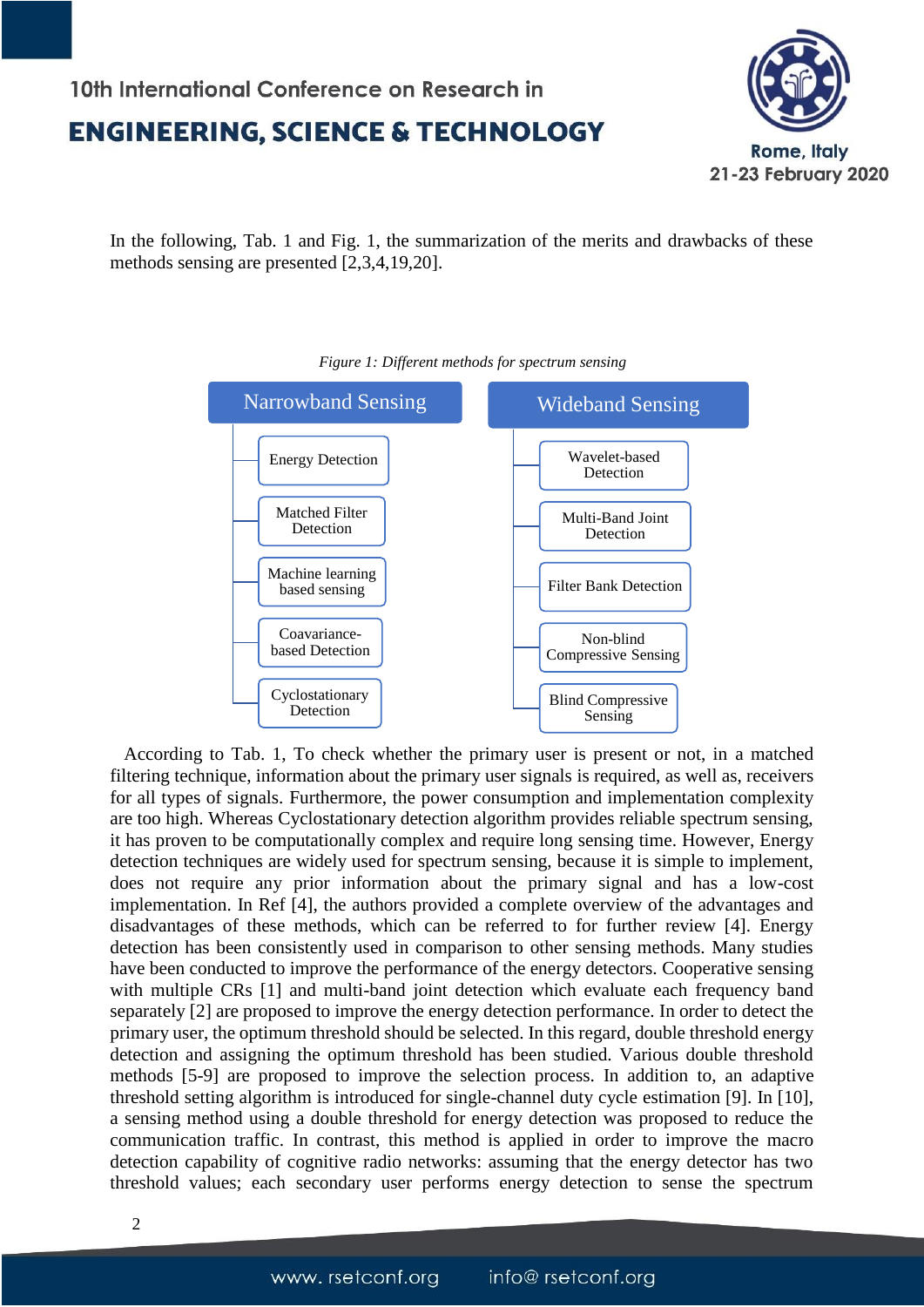

individually. Afterwards, the local decisions or observational values are reported to a Fusion Center (FC), and the FC will make a final decision to check if the primary user is absent or not. Simulation results in the latter research show that the spectrum sensing performance under AWGN channels has improved significantly.

The rest of the paper is organized as follows, in Section 2; the Energy Detection algorithm is introduced. In Section 3, the double threshold energy detection method is derived and the detection performance is analyzed. The proposed Bi-Section approach and simulation results are shown in Section 4, 5 respectively. Finally, the conclusions are drawn in Section 6.

| <b>Techniques</b>         | <b>Advantages</b>                                                         | <b>Disadvanatges</b>                                                      |  |  |
|---------------------------|---------------------------------------------------------------------------|---------------------------------------------------------------------------|--|--|
| <b>Matched Filter</b>     | Optimum performance                                                       | Need to know information about the primary<br>users                       |  |  |
|                           | Low computational cost                                                    |                                                                           |  |  |
|                           | Short time to sense                                                       | High power consumption                                                    |  |  |
|                           |                                                                           | High complexity construction                                              |  |  |
| <b>Energy Detection</b>   | Low complexity                                                            | Vulnerable of unknown noise                                               |  |  |
|                           | Independent of any prior<br>information about the primary                 | The inability to distinguish between the original<br>signal and the noise |  |  |
|                           | signal                                                                    | Increasing the false alarm probability                                    |  |  |
|                           | Low computational cost                                                    |                                                                           |  |  |
| Cyclostationary           | Being<br>noise<br>robust<br>against                                       | High complexity construction                                              |  |  |
| <b>Feature Detection</b>  | interference and uncertainty                                              | Dependent of information about the primary                                |  |  |
|                           | The inability to distinguish between<br>the original signal and the noise | users                                                                     |  |  |
|                           |                                                                           | Long time for sensing                                                     |  |  |
|                           | Applicable for low signal to noise<br>ratio                               |                                                                           |  |  |
| <b>Covariance-based</b>   | No prior knowledge of the primary<br>user signal and                      | Good computational complexity coming                                      |  |  |
| detection                 | Noise is required                                                         |                                                                           |  |  |
|                           | <b>Blindly</b> detection                                                  |                                                                           |  |  |
|                           | Machine learning can detect if                                            | Complex techniques                                                        |  |  |
| <b>Machine learning</b>   | trained correctly can be a                                                | Has to be adapted in learning in very fast                                |  |  |
| based spectrum<br>sensing | Good approach                                                             | changing environments                                                     |  |  |
|                           | Minimize the delay of the detection                                       | Features selection affects detection rate and                             |  |  |
|                           | Use complex model in an easy                                              | adds complexity                                                           |  |  |
|                           | manner                                                                    | High dataset has to be built                                              |  |  |
| Wavelet                   | Reduced latency compared<br>to                                            | Unaffordable sampling rate                                                |  |  |
| Multi-band joint          | single band detection                                                     | High latency                                                              |  |  |
| detection                 |                                                                           | High energy consumption                                                   |  |  |

*Table 1: Advantages and Disadvanatges of spectrum sensing techniques*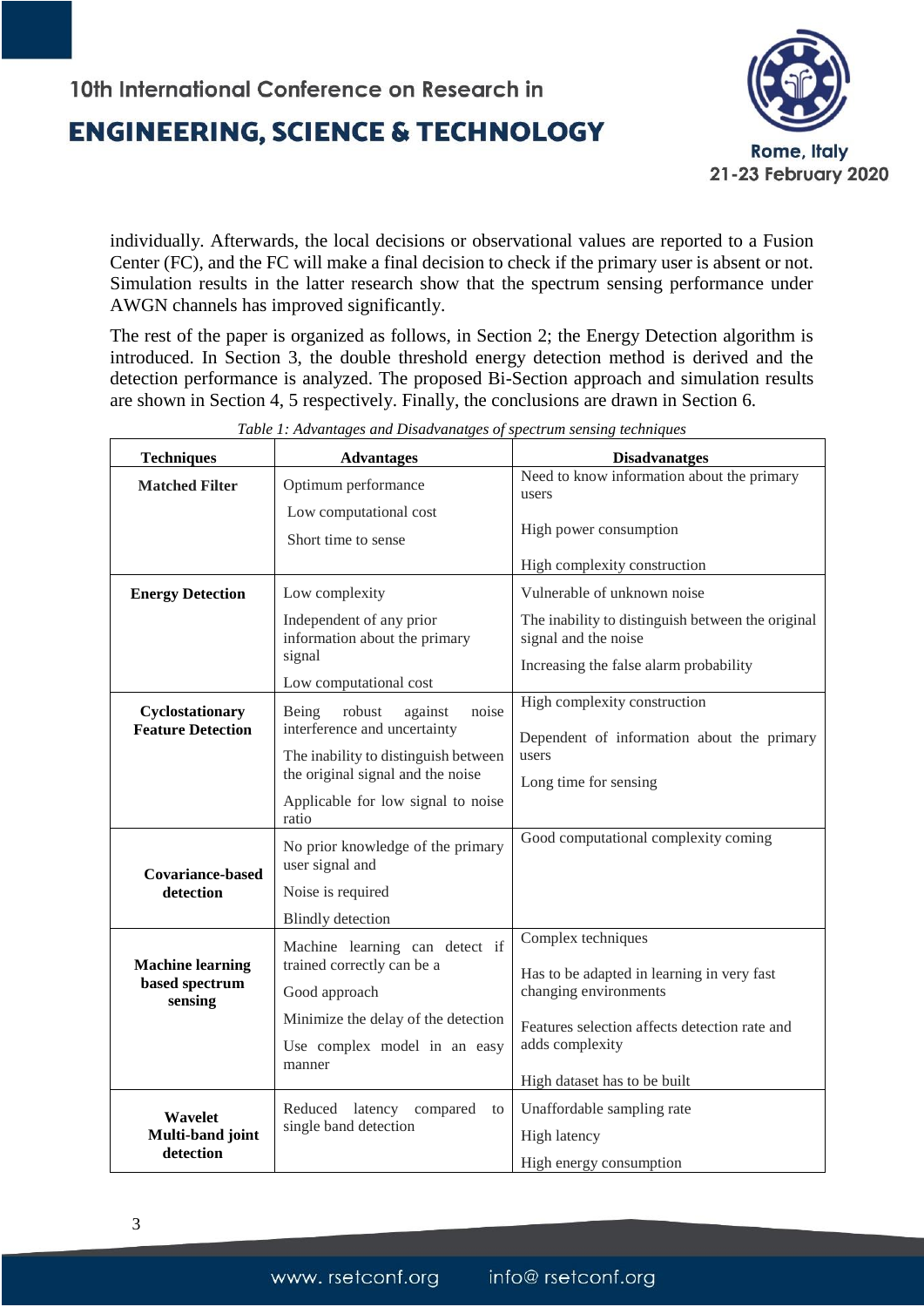

|                    |                                                                                | High complexity         |
|--------------------|--------------------------------------------------------------------------------|-------------------------|
| <b>Filter bank</b> | Reduced latency compared to   High latency<br>wavelet-based sensing techniques |                         |
|                    |                                                                                | High energy consumption |
|                    |                                                                                | High complexity         |

#### **2. ENERGY DETECION**

An energy detection algorithm means calculating the energy of the signal within a specific time and comparing it to a predetermined threshold value to make a decision regarding the presence of the primary user. Fig. 2, depicts the block diagram of the Energy detection algorithm. The first step in energy detection is to estimate the received power of the primary user  $v(t)$ .

In order to compute the power of the received signal, the output of the Bandpass filter of bandwidth  $w$  is squared and integrated over an interval  $T$ . Finally, the integrated value is compared to a threshold  $\lambda$  to decide the outcome.

*Figure 2: Block Diagram of Energy Detection Algorithm*



The threshold is a significant key parameter for the Energy detection method. It can be determined by the target performance metric, such as a false alarm or detection probabilities. Single threshold technique for energy detection shown in Fig. 3 and can be written as follows in (1) [11].





where y(n) is the n-th sample of the received signal at the CR.  $w(n)$  denotes the additive white Gaussian noise (AWGN) with zero mean and variance of  $\sigma_w^2$ .  $s(n)$  represents the transmitted signal from the primary user with zero mean and variance of  $\sigma_s^2$ .  $H_0$  is a label for the unoccupied spectrum and  $H_1$  is a label for the occupied spectrum. Let  $\gamma$  be the signal-to-noise ratio (SNR)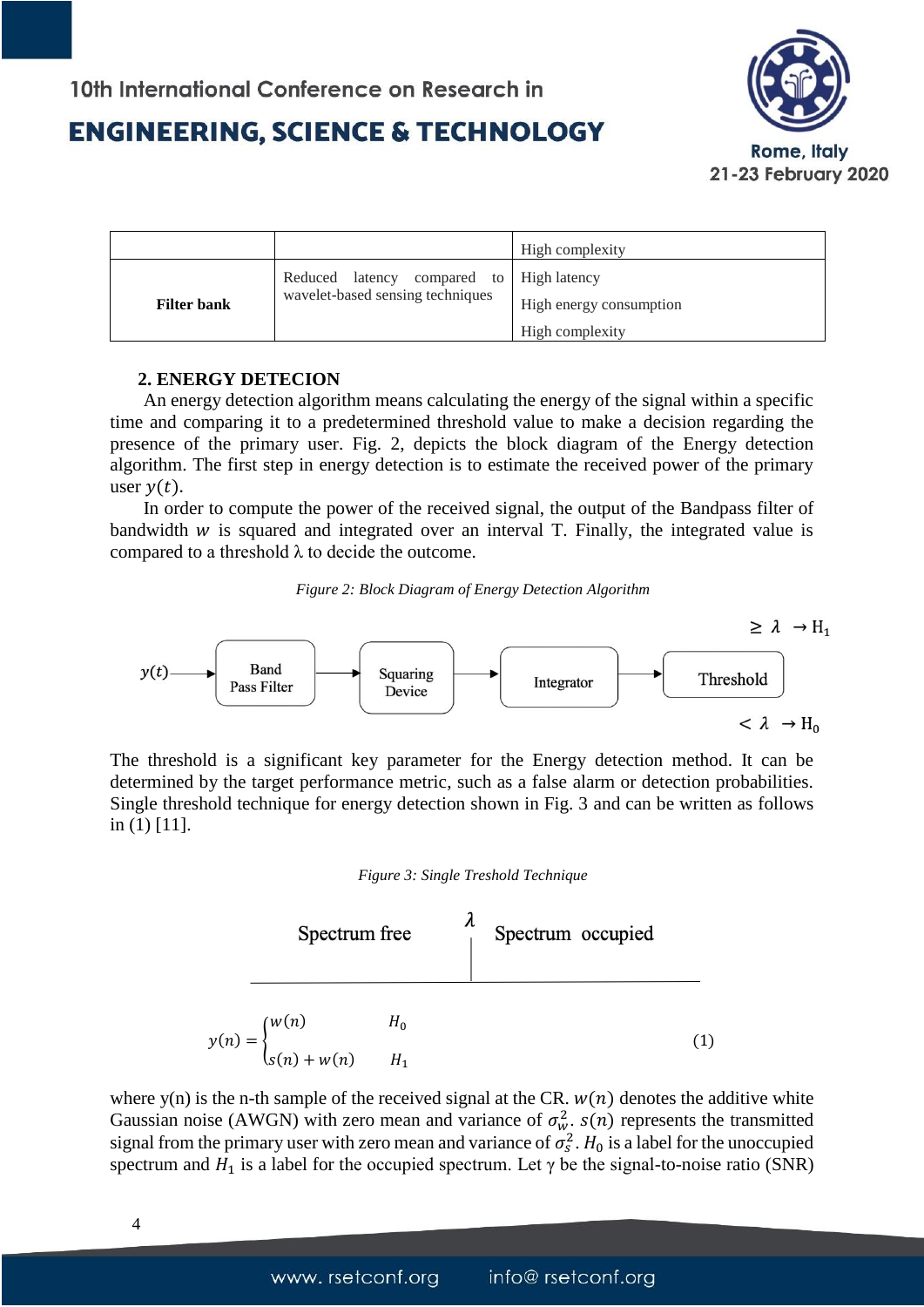

which is defined as  $\gamma = \sigma_s^2 / \sigma_w^2$ . Consider the CR employs energy detection with a single threshold that is shown in Fig. 2 and the test statistic (signal energy) is given by [7,12].

$$
T_E(y) = \frac{1}{M} \sum_{n=1}^{M} |y(n)|^2
$$
 (2)

where M is the total number of samples. For large M (M>10) [13], the test statistic  $T_E(y)$  under two hypothesis approximately follows Gaussian distribution according to Central Limit Theorem (CTL) that is [14]:

$$
T_E(y) \sim \begin{cases} N\left(\sigma_w^2, \frac{2}{M}\sigma_w^4\right) & H_0\\ N\left((1+\gamma)\sigma_w^2, \frac{2}{M}(1+2\gamma)\sigma_w^4\right) & H_1 \end{cases}
$$
(3)

For a given threshold  $\lambda$ , the primary user is estimated to be offline if  $T_E(y) \leq \lambda$ , otherwise the primary user is online. The probabilities of false alarm  $P_f$  and detection  $P_d$  can be computed as follows [14]:

$$
P_f = P_r[T_E(y) > \lambda | H_0] = Q\left(\left(\frac{\lambda}{\sigma_w^2} - 1\right) \sqrt{\frac{M}{2}}\right)
$$
\n
$$
\left(\frac{\lambda}{\sigma_w^2} - 1\right) \sqrt{\frac{M}{2}}
$$
\n
$$
\left(\frac{\lambda}{\sigma_w^2} - 1\right) \sqrt{\frac{M}{2}}
$$
\n
$$
\left(\frac{\lambda}{\sigma_w^2} - 1\right) \sqrt{\frac{M}{2}}
$$
\n
$$
\left(\frac{\lambda}{\sigma_w^2} - 1\right) \sqrt{\frac{M}{2}}
$$
\n
$$
\left(\frac{\lambda}{\sigma_w^2} - 1\right) \sqrt{\frac{M}{2}}
$$
\n
$$
\left(\frac{\lambda}{\sigma_w^2} - 1\right) \sqrt{\frac{M}{2}}
$$
\n
$$
\left(\frac{\lambda}{\sigma_w^2} - 1\right) \sqrt{\frac{M}{2}}
$$
\n
$$
\left(\frac{\lambda}{\sigma_w^2} - 1\right) \sqrt{\frac{M}{2}}
$$
\n
$$
\left(\frac{\lambda}{\sigma_w^2} - 1\right) \sqrt{\frac{M}{2}}
$$
\n
$$
\left(\frac{\lambda}{\sigma_w^2} - 1\right) \sqrt{\frac{M}{2}}
$$
\n
$$
\left(\frac{\lambda}{\sigma_w^2} - 1\right) \sqrt{\frac{M}{2}}
$$
\n
$$
\left(\frac{\lambda}{\sigma_w^2} - 1\right) \sqrt{\frac{M}{2}}
$$
\n
$$
\left(\frac{\lambda}{\sigma_w^2} - 1\right) \sqrt{\frac{M}{2}}
$$
\n
$$
\left(\frac{\lambda}{\sigma_w^2} - 1\right) \sqrt{\frac{M}{2}}
$$
\n
$$
\left(\frac{\lambda}{\sigma_w^2} - 1\right) \sqrt{\frac{M}{2}}
$$
\n
$$
\left(\frac{\lambda}{\sigma_w^2} - 1\right) \sqrt{\frac{M}{2}}
$$
\n
$$
\left(\frac{\lambda}{\sigma_w^2} - 1\right) \sqrt{\frac{M}{2}}
$$
\n
$$
\left(\frac{\lambda}{\sigma_w^2} - 1\right) \sqrt{\frac{M}{2}}
$$
\n
$$
\left(\frac{\lambda}{\sigma_w^2} - 1\right) \sqrt{\frac{M}{2}}
$$
\n
$$
\left(\frac{\lambda}{\sigma_w^2} -
$$

$$
P_d = P_r[T_E(y) > \lambda | H_1] = Q\left(\left(\frac{\lambda}{\sigma_w^2} - \gamma - 1\right) \sqrt{\frac{M}{2(2\gamma + 1)}}\right)
$$
\n<sup>(5)</sup>

where  $Q(.)$  is the complementary cumulative distribution function (CDF) of the variable standard Gaussian random i.e.,  $Q(x) = \left(\frac{1}{\sqrt{2}}\right)$  $\frac{1}{\sqrt{2\pi}}\big)\int_{x}^{\infty}exp$  $\int_{x}^{\infty} exp\left(\frac{-t^2}{2}\right)$  $\frac{1}{2}$  dt, that can be written as follows: [11, 15]:

$$
P_f = P_r[T_E(y) > \lambda | H_0] = \frac{\Gamma\left(u, \frac{\lambda}{2}\right)}{\Gamma(u)}
$$
\n<sup>(6)</sup>

$$
P_d = P_r[T_E(y) > \lambda | H_1] = Q_u(\sqrt{2\gamma})
$$
\n<sup>(7)</sup>

$$
P_m = P_r[T_E(y) \le \lambda | H_1] = 1 - Q_u(\sqrt{2\gamma}) = 1 - p_d \tag{8}
$$

where  $Q_u(a, b)$  is normalaized Marcum function with the order u.  $\Gamma(a, b)$  is a non-complete gamma function;  $Γ(a)$  is complete gamma function.

The probability of detection  $(P_d)$  is the most concerning phase as it gives the correct sensing indication of the presence of primary users in the frequency band. The probability of missdetection  $(P_m)$  is just the complement of detection probability. Ultimately, the goal of the sensing schemes is to maximize the detection probability while minimizing the probability of false alarm  $(P_f)$ . However, there is always a trade-off between  $P_d$  and  $P_f$  probabilities. The Receiver Operating Characteristics Graph (ROC) presents valuable information about the detection probability versus false alarm probability  $(P_d \text{ v/s } P_f)$ .

#### **3. DOUBLE THRESHOLD ENERGY DETECION**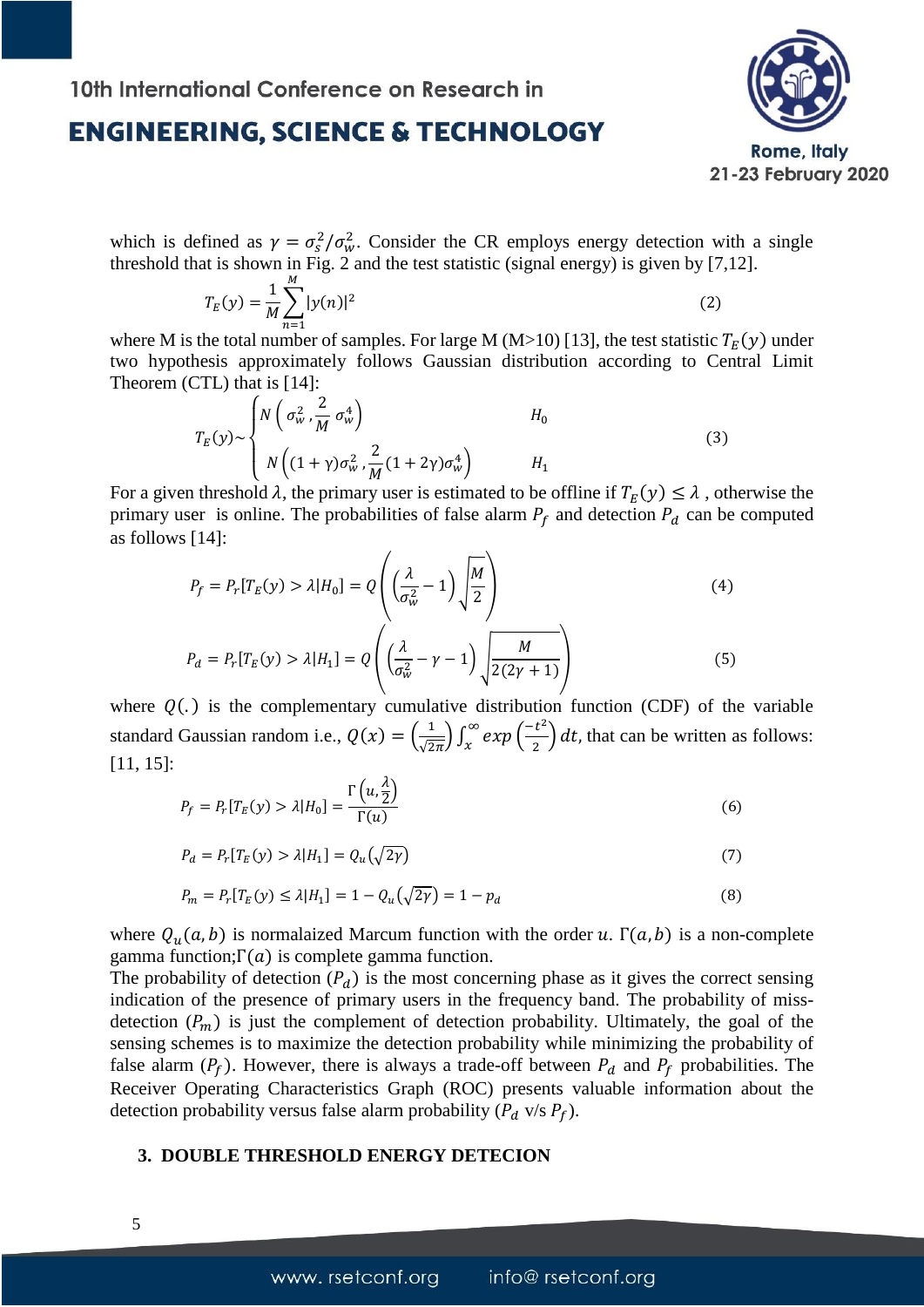## 10th International Conference on Research in **ENGINEERING, SCIENCE & TECHNOLOGY**



 In the double threshold energy detection algorithm shown in Fig. 4, there are two thresholds  $(\lambda_L$  and  $\lambda_H$ ).  $E_K$  denotes the signal energy of the  $k^{th}$  cognitive user. The  $k^{th}$  user does not exist when  $E_K$  is less than  $\lambda_L$  and the decision is  $H_0$ . If  $E_K$  is greater than  $\lambda_H$ , the  $k^{th}$  cognitive user determines that the PU is online, correspondingly the decision is  $H_1$ . The decision is not clear nor robust, in the case that  $E_K$  is between  $\lambda_L$  and  $\lambda_H$  (Fuzzy Region). Afterwards, the result is reported to FC in cooperative spectrum sensing processing.

| Figure 4. Double Threshold Energy Detection Algorithm |  |  |  |  |  |
|-------------------------------------------------------|--|--|--|--|--|
|-------------------------------------------------------|--|--|--|--|--|

| Spectrum Free | Uncertainty  | Spectrum Occupied |
|---------------|--------------|-------------------|
|               | Fuzzy Region | $E_K\,$           |
|               |              | $\Lambda$         |

By considering Fig. 3, the single-threshold energy detection algorithm may cause critical interferences with the primary users. In order to alleviate interferences, the flowchart in Fig. 5 shows a Double threshold energy detection algorithm as an alternative approach [16].

*Figure 5. Flow Chart of Double Threshold Energy Detection Algorithm*



The performance of the double threshold energy detection method, the probability of detection, the probability of false alarm, and the probability of miss-detection can be computed as follows [16, 17, 18]:

$$
P_f' = P_r[T_E(y) > \lambda_H | H_0] = \frac{\Gamma\left(u, \frac{\lambda_H}{2}\right)}{\Gamma(u)}
$$
\n(9)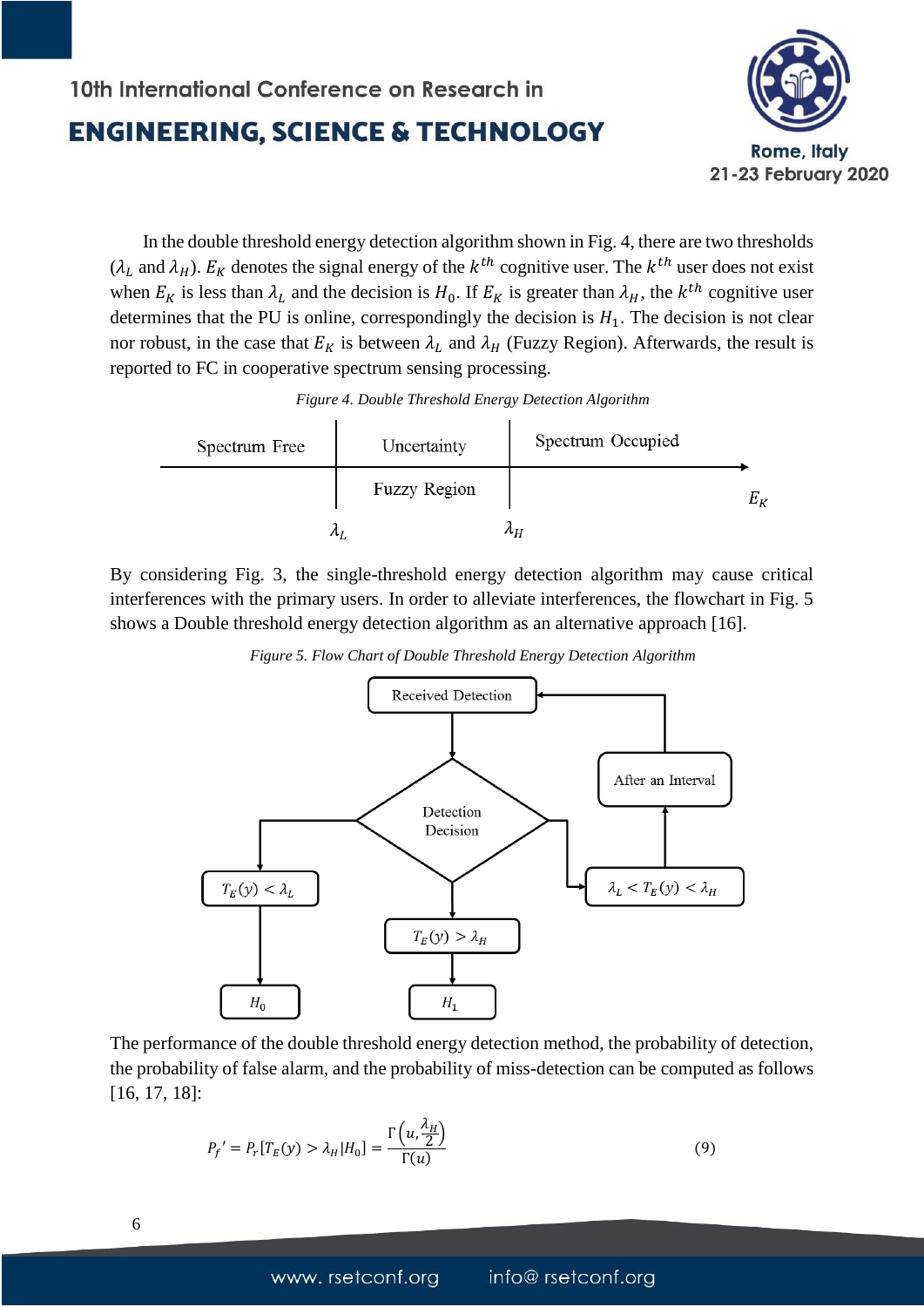

$$
P'_d = P_r[T_E(y) > \lambda_H | H_1] = Q_u\left(\sqrt{2\gamma'}, \sqrt{\lambda_H}\right)
$$
\n(10)

$$
P'_m = P_r[T_E(y) \le \lambda_L | H_1] = 1 - Q_u(\sqrt{2\gamma'}, \sqrt{\lambda_H})
$$
\n(11)

$$
P_c = P_r([T'_E(y) < \lambda_L | H_1] \tag{12}
$$

$$
P_{na} = P_r([T'_E(y) > \lambda_L | H_0]
$$
\n
$$
(13)
$$

where  $P_c$  is the probability of collision between the secondary user and primary user.  $P_{na}$  is the probability of restricting the cognitive user from using the spectrum. In Double threshold energy detection method, if  $E_K$  is between  $\lambda_L$  and  $\lambda_H$ , the  $k^{th}$  cognitive user cannot make a local decision, as a result,  $E_K$  is sent to the DFC, resulting in an increment in the communication traffic, consumption of channel bandwidth, and consumption of energy in cognitive radio networks. To avoid the latter problems, an optimum double threshold detection with the aid of Bi-Section algorithm is proposed in section IV.

#### **4. Bi-section Algorithm (Related Work)**

In this section, the calculation of the optimum threshold using the Bi-Section algorithm is discussed. This method depends on  $E_K$  because if  $E_K$  falls in a fuzzy region, the decision becomes unreliable. When  $E_K$  is between  $\lambda_L$  and  $\lambda_H$ , the function  $(f(x) = x - E_k)$  is defined to find the optimum threshold as follows:

| <b>Bi-Section Algorithm: Calculating Optimal Threshold</b>                      |
|---------------------------------------------------------------------------------|
| Set <i>tol</i> and <i>iter</i> to the tolerance and iterations respectively     |
| Input lower $(\lambda_L)$ and higher $(\lambda_H)$ thresholds                   |
| <b>While</b> iter <maxiter <math="">\&amp;&amp; e&gt;mintol <b>do</b></maxiter> |
| $mid \leftarrow (\lambda_L + \lambda_H)/2$                                      |
| % evaluate $f(x) = x - E_k$ at lower limit and midpoint                         |
| $f(\lambda_I) \leftarrow f(low)$                                                |
| $f(\lambda_H) \leftarrow f(mid)$                                                |
| end                                                                             |
| if $f(\lambda_I) * f(\lambda_H) > 0$ then                                       |
| % keep lower half of range: high=mid                                            |
| $f(\lambda_H) \leftarrow f(mid)$                                                |
| end                                                                             |
| else                                                                            |
| % keep lower half of range: low=mid                                             |

7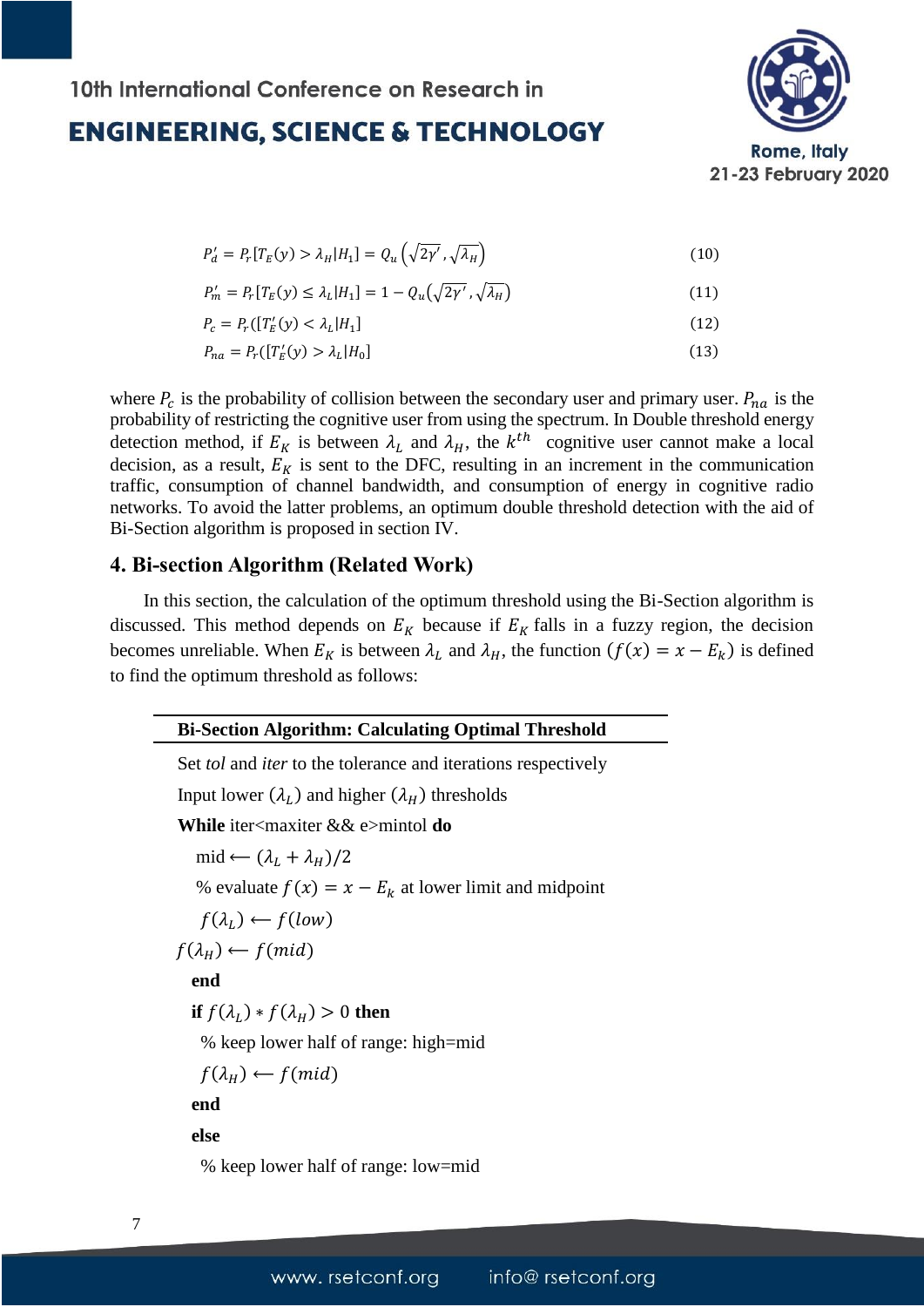

#### **5. Numerical and simulation Results**

 In order to simulate the performance of the energy detector, ROC (Receiver Operating Characteristics,  $(P_d/P_f)$  curve and complementary ROC  $(P_m/P_f)$  was implemented through the use of Mont-Carlo technique. A random bit stream is multiplied by 1 MHz sinusoidal carrier signal to get 1 MHz BPSK modulated signal, which is transmitted in AWGN Channel with SNR  $-14dB$  and u=5.

To evaluate the proposed approach in Tab. 2, the probability of detection in a double threshold energy method is compared to the probability of detection in optimum threshold. We define the following parameters  $\lambda_L$ =12,  $\lambda_H$ =18 and the probability of detection is  $P_{d_2}$  =0.0676. Moreover, the probability of detection of an optimum threshold is assumed to be  $P_{d_{opt}}$ .

*Table 2: Comparison between the probability of detection in double and optimal threshold in energy detection technique.*

| $E_K$ | $A_{opt}$ | $P_{dopt}$ | <i>Improvement</i> = $P_{dopt} - P d_2$ |
|-------|-----------|------------|-----------------------------------------|
| 12.5  | 12.37     | 0.2921     | 0.2245                                  |
| 14    | 13.87     | 0.2053     | 0.1377                                  |
| 15    | 17.62     | 0.0755     | 0.0079                                  |
| 15.5  | 15.37     | 0.1401     | 0.0725                                  |
| 16    | 16.12     | 0.1147     | 0.0471                                  |
| 16.5  | 17.62     | 0.0755     | 0.0079                                  |
| 17    | 16.87     | 0.0933     | 0.0257                                  |
| 17.5  | 17.62     | 0.0755     | 0.0079                                  |

In Tab. 2, the value of  $(P_{dopt} - Pd_2)$  is regarded as an improvement to the proposed optimum threshold in comparison to double threshold energy detection that reached 0.2245 with  $E_K = 12.5$ .

In Tab. 3, the probability of false alarm of the proposed optimum threshold is compared to the probability of false alarm of double threshold energy detection is discussed. The probability of a false alarm in the optimum threshold is  $P_{fopt}$  and the probability of false alarm in a double threshold is  $P_{f2}$ =0.8735. Further investigation shows that the false alarm deterioration has increased to 0.0542.

*Table 3: Comparison between the probability of false alarm in double and optimal threshold in energy detection technique.*

| $E_K$ | $A_{opt}$ | $P_{fopt}$ | Deterioration = $P_{fopt} - Pf_2$ |
|-------|-----------|------------|-----------------------------------|
| 12.5  | 12.37     | 0.9259     | 0.0542                            |
| 14    | 13.87     | 0.9130     | 0.0395                            |
| 15    | 17.62     | 0.8789     | 0.0054                            |
| 15.5  | 15.37     | 0.8997     | 0.0262                            |
| 16    | 16.12     | 0.8929     | 0.0194                            |
| 16.5  | 17.62     | 0.8789     | 0.0054                            |
| 17    | 16.87     | 0.8860     | 0.0125                            |
| 17.5  | 17.62     | 0.8789     | 0.0054                            |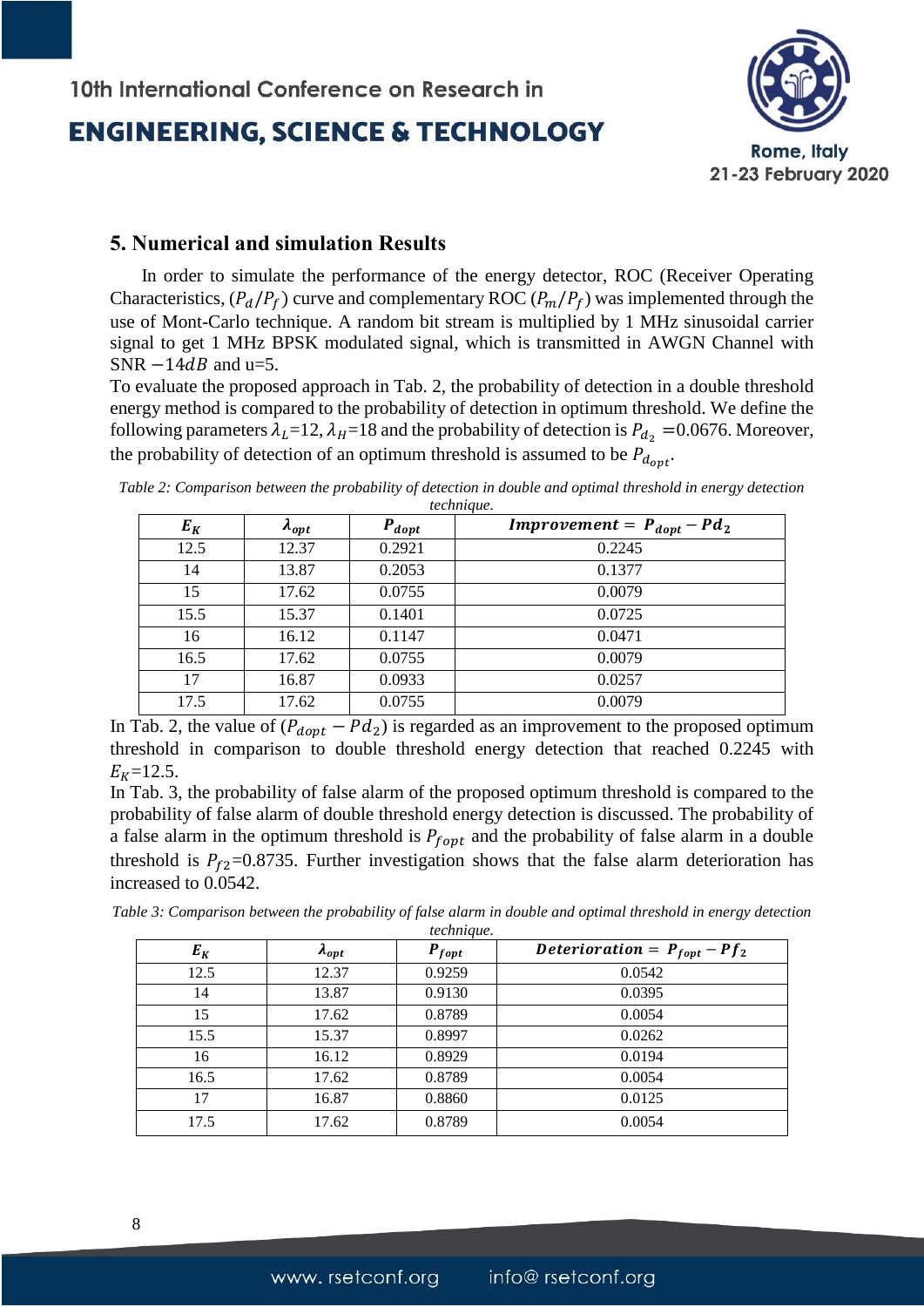

Tab.4 represents the probability of miss-detection, which is valuable for performance analysis of the spectrum sensing scheme. The probability of miss-detection in the double threshold is assumed to be  $P_{m2}$ =0.9324 and the probability of miss-detection in the optimum threshold is  $P_{m_{opt}}$ .

| $E_K$ | $\boldsymbol{\Lambda_{opt}}$ | $P_{mopt}$ | <i>Improvement</i> = $P_{mopt} - P m_2$ |
|-------|------------------------------|------------|-----------------------------------------|
| 12.5  | 12.37                        | 0.7079     | $-0.2245$                               |
| 14    | 13.87                        | 0.7947     | $-0.1377$                               |
| 15    | 17.62                        | 0.9245     | $-0.0079$                               |
| 15.5  | 15.37                        | 0.8599     | $-0.0725$                               |
| 16    | 16.12                        | 0.8853     | $-0.0471$                               |
| 16.5  | 17.62                        | 0.9245     | $-0.0079$                               |
| 17    | 16.87                        | 0.9067     | $-0.0257$                               |
| 17.5  | 17.62                        | 0.9245     | $-0.0079$                               |

*Table 4: Comparison between the probability of miss-detection in double and optimal threshold in energy detection technique.*

One of the most important parameters during the analysis of spectrum sensing performance is the investigation of the probability of collision. Low collision probability indicates that the cognitive radio network is robust. To validate our approach we compute the probability of collision in varied scenarios of  $\lambda_L$  and  $\lambda_H$  for the double threshold method and the optimum threshold that can be shown in Tab. 5.  $PC<sub>2</sub>$  is the probability of collision in double threshold energy detection and  $P_{\text{Cont}}$  is the probability of collision in an optimum threshold. In this table  $E_k = 14.5$ .

|             |             |                 |          | <i>iccludition</i> . |        |                                    |
|-------------|-------------|-----------------|----------|----------------------|--------|------------------------------------|
| $\lambda_L$ | $\lambda_H$ | $\lambda_{opt}$ | $P_{C2}$ | $P_{Copt}$           | $P_f$  | Reduction $P_{\text{Copt}} - PC_2$ |
| 8           | 20          | 14.75           | 0.9627   | 0.8354               | 0.8561 | $-0.1273$                          |
| 7           | 22          | 21.06           | 0.9801   | 0.9731               | 0.8365 | $-0.0007$                          |
| 2           | 18          | 15.00           | 0.9324   | 0.8456               | 0.8753 | $-0.0868$                          |
| 11          | 26          | 13.81           | 0.9947   | 0.7917               | 0.7962 | $-0.2030$                          |
| 12          | 34          | 13.37           | 0.9997   | 0.7683               | 0.7146 | $-0.2314$                          |
| 5           | 21          | 14.00           | 0.9726   | 0.8012               | 0.8463 | $-0.1714$                          |
| 2           | 19          | 13.68           | 0.9496   | 0.7850               | 0.8658 | $-0.1646$                          |
| 10          | 21          | 14.81           | 0.9726   | 0.8379               | 0.8463 | $-0.1347$                          |

*Table 5: Comparison between the probability of collision in double and optimal threshold in energy detection technique.*

By considering Tab. 5 we can observe that the probability of collision has effectively decreased by using the proposed technique in comparison to the conventional technique. As a result, the interference between the primary users and secondary users has been decreased significantly. In Fig. 6 and Tab. 5, the comparison between single-double collision probabilities and optimum threshold are presented.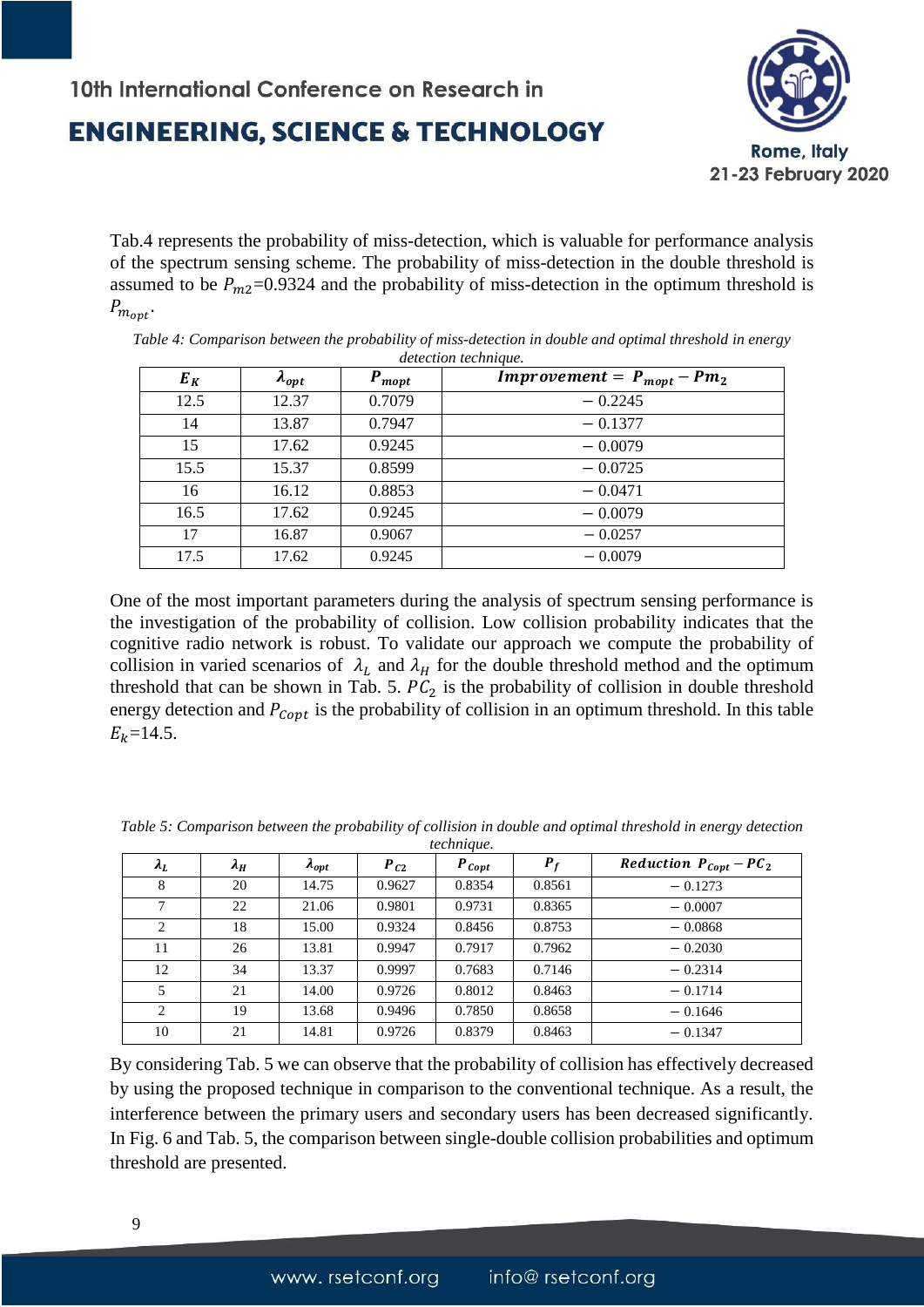## 10th International Conference on Research in **ENGINEERING, SCIENCE & TECHNOLOGY**





*Figure 6. Comparison between Single, Double Probability of Collision and Optimum Threshold*

According to Fig.7, the probability of detection between the optimum threshold algorithm and the single-double threshold algorithm has improved.

*Figure 7. Comparison of ROC plot between Single, Double, and Optimum Threshold*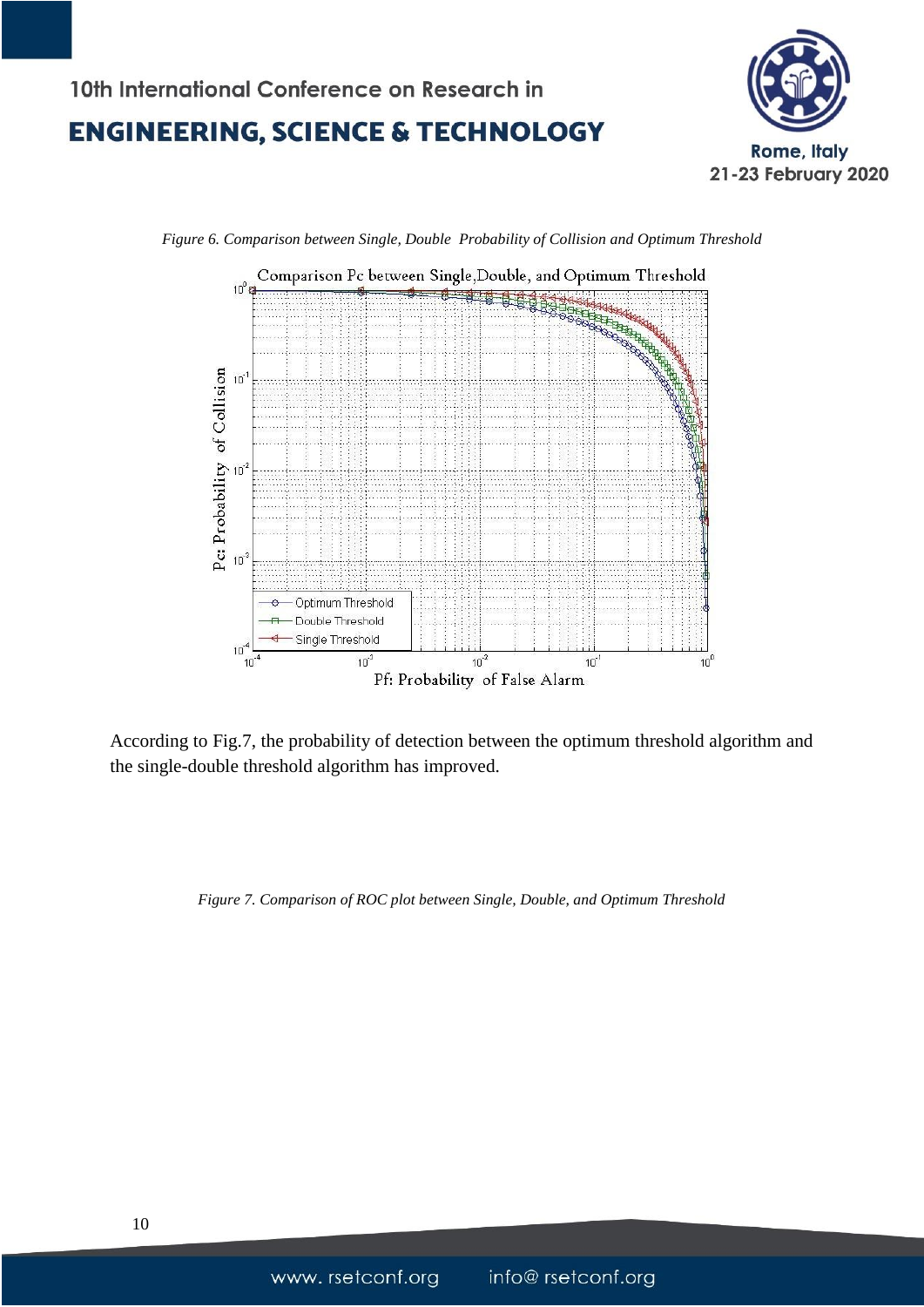10th International Conference on Research in





#### **6. Conclusions**

 Spectrum sensing is one of the most crucial functions of Cognitive Radio Networks. In this paper, to achieve a robust double threshold energy detection algorithm that results in a decrease in communication traffic, channel bandwidth, and energy consumption. We have proposed a novel adaptive double threshold scheme for spectrum sensing based on energy detection. In this method, an optimal threshold in double energy detection is specified by applying the Bi-Section algorithm. To validate the proposed approach it's compared to the double threshold energy detection in Tables 2, 3, 4, 5, Fig. 6 and Fig.7 which depicts that the probability of detection and the probability of collision have been improved. On the contrary, by considering the tradeoff between the probability of detection and false alarm, the probability of detection  $(P_d)$  has noticeably increased, however, the probability of false alarm  $(p_f)$  has increased slightly. Overall, the probability of collision  $(p<sub>c</sub>)$  in the optimum threshold decreased in comparison with the conventional double energy detection algorithm, meaning that the proposed technique is robust.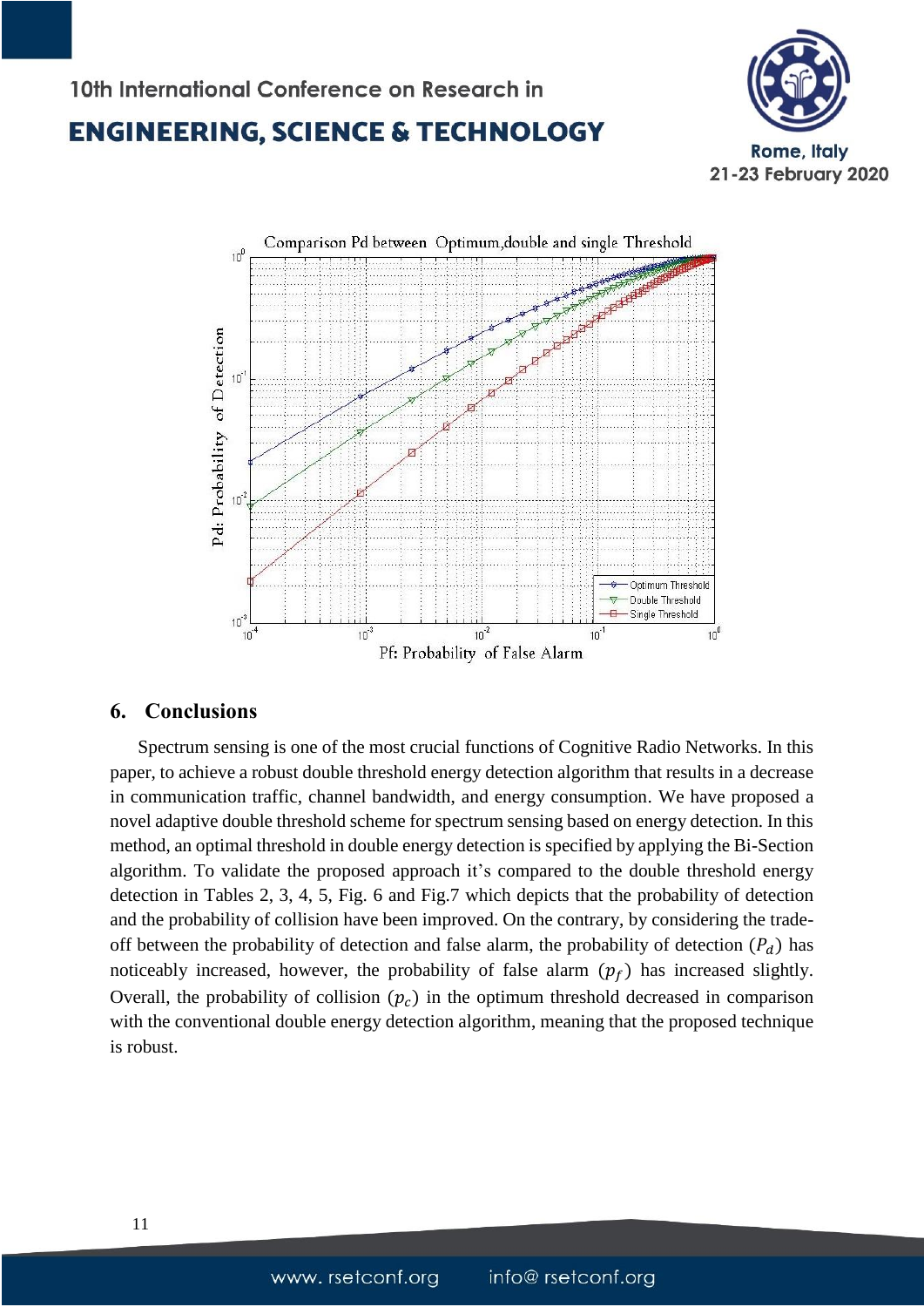

#### **References**

[1] S. M. Mishra, A. Sahai, and R. W. Broderson. *Cooperative sensing among Cognitive Radios*. In *Proc. of the IEEE International Conference on Communications, ICC 2006,* Istanbul, Turkey, June 11-15 2006.

[2] Z. Quan, S. Cui, A. H. Sayed and H. V. Poor. *Optimal Multiband Joint Detection for Spectrum Sensing in Cognitive Radio Networks*. In *IEEE Transactions on Communications* vol. 57, number 3, pp. 1128-1140, 2009.

[3] J. W. Lee, J. H. Kim, H. J. Oh and S. H. Hwang*. Energy Detector using Adaptive-Fixed Thresholds in Cognitive Radio Systems*. In *14th Asia-Pacific Conference on Communications,APCC 2008* Akihabara, Tokyo, Japan, 14-16 October 2008.

[4] Y. Arjoune and N. Kaabouch. *A Comprehensive Survey on Spectrum Sensing in Cognitive Radio Networks: Recent Advances, New Challenges, and Future Research Directions*. Sensors 2019, 19, 126; doi:10.3390/s19010126, [www.mdpi.com/journal/sensors,](http://www.mdpi.com/journal/sensors) 2019.

[5] J. W. Lee, J. H. Kim, H. J. Oh and S. H. Hwang. *Energy Detector using Adaptive-Fixed Thresholds in Cognitive Radio Systems*. In *14th Asia-Pacific Conference on Communications, APCC 2008* Akihabara, Tokyo, Japan, 14-16 October 2008.

[6] J. Vartiainen, J. J. Lethom¨aki and H. Saarnisaari. *Double-Threshold Based Narrowband Signal Extraction*. In *IEEE 61st Vehicular Technology Conference, VTC 2005-Spring* vol. 2, Stockholm, Sweden, May 30 – June 1, 2005.

[7] J. Zhu, Z. Xu, F. Wang, B. Huang and B. Zhang. *Double Threshold Energy Detection of Cooperative Spectrum Sensing in Cognitive Radio*. In *IEEE 3rd International Conference on Cognitive Radio Oriented Wireless Networks and Communications,CrownCom 2008* pp. 1-5, Singapore, 15-17 May 2008.

[8] W. Han, J. Li, Z. Li, J. Yao and D. Chen. *Double Thresholds for Judgment in Cognitive Spectrum Sensing*. In *IEEE 19th International Symposium on Personal, Indoor and Mobile Radio Communications, PIMRC 2008*, pp. 1-5, Cannes, France, 15-18 September 2008.

[9] D. Miao, F. Zhiyong, C. Huying and Y. Yanjun. *An Adaptive Threshold Method for Data Processing in Spectrum Occupancy Measurements*. In *IEEE 69th Vehicular Technology Conference, VTC 2009-Fall* Anchorage, AL, U.S.A 20-23 September, 2009.

[10] Chunhua Sun, Wei Zhang, Letaief K.B. *Cooperative spectrum sensing for cognitive radios under bandwidth constraints*. In *Proc. IEEE WCNC 2007*, pp. 1-5, 2007.

[11] F. F. Digham, M. S. Alouini and M. K. Simon. *On the Energy Detection of Unknown Signals over Fading Channles*. Communications, ICC'03. IEEE Int. Conference, 2003,5, pp. 3575-3579, 2003.

[12] V. I. Kostylev. *Energy Detection of a Signal with Random Amplitude*. Communications, ICC, IEEE Int. Conf. 2002,3, PP. 1606-1610, 2002.